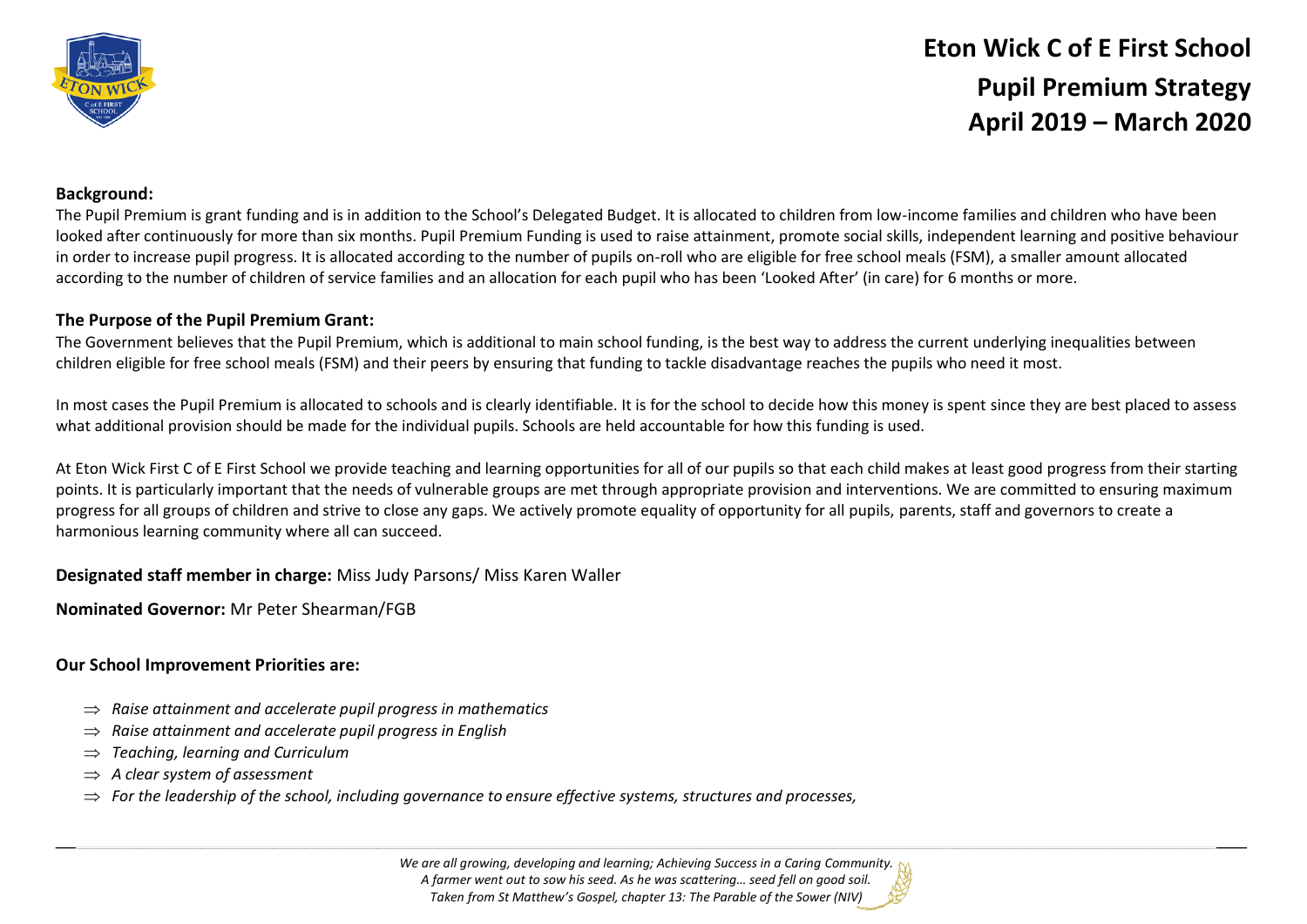*Develop, promote and establish the school's distinctive Christian vision at all levels, enabling pupils and adults to flourish.*

| 1. Summary information |                               |                                  |                                     |                                                |                  |
|------------------------|-------------------------------|----------------------------------|-------------------------------------|------------------------------------------------|------------------|
| School                 | Eton Wick C of E First School |                                  |                                     |                                                |                  |
| <b>Academic Year</b>   | 2019-2020                     | <b>Total PP budget</b>           | £14,510                             | Date of most recent PP Review                  | <b>July 2019</b> |
| Total number of pupils | 118                           | Number of pupils eligible for PP | ୪<br>$LAC - 12.5%$<br>$FSM - 87.5%$ | Date for next internal review of this strategy | <b>July 2020</b> |

# **2. Attainment (2018 - 2019)**

|                                                         | Pupils eligible for PP<br>2019 School | Pupils eligible for PP<br>2019 National | Pupils not eligible for<br>PP 2019 School | Pupils not eligible for<br>PP 2019 National |
|---------------------------------------------------------|---------------------------------------|-----------------------------------------|-------------------------------------------|---------------------------------------------|
| <b>EYFS GLD</b>                                         | N/A                                   | 56.4%                                   | 54%                                       | 75%                                         |
| Achieved end of year 1 expectations in phonic screening | N/A                                   | 70.2%                                   | 82%                                       | 84.8%                                       |
| Achieved end of year 2 expectations in reading          | $0\% (0/1)$                           | 60.4%                                   | 66% (18/27)                               | 78.7%                                       |
| Achieved end of year 2 expectations in writing          | $0\% (0/1)$                           | 53.4%                                   | 56% (15/27)                               | 73.4%                                       |
| Achieved end of year 2 expectations in maths            | $0\% (0/1)$                           | 61.1%                                   | 66% (18/27)                               | 79.5%                                       |

| 3. Barriers to future attainment (for pupils eligible for PP, including high ability) |                                                                                                                                                                                                                                                                                                                                         |  |  |  |
|---------------------------------------------------------------------------------------|-----------------------------------------------------------------------------------------------------------------------------------------------------------------------------------------------------------------------------------------------------------------------------------------------------------------------------------------|--|--|--|
|                                                                                       | In-school barriers (issues to be addressed in school, such as poor oral language skills)                                                                                                                                                                                                                                                |  |  |  |
| А.                                                                                    | Social, Emotional and Mental Health (SEMH) needs across year groups 1 - 4. We know that the best learning takes place when children are happy and emotionally stable.<br>A qualified ELSA to be in place, and identified children in the appropriate group<br>$\Rightarrow$<br>Psychotherapist to deliver therapeutic care through play |  |  |  |
| В.                                                                                    | The ability for children to articulate themselves.<br>Speech and Language therapist to work with children and produce a plan for staff, and families to work on daily.<br>$\Rightarrow$<br>Language acquisition and vocabulary to improve<br>$\Rightarrow$                                                                              |  |  |  |
| C.                                                                                    | Low prior attainment in core subjects - reading, writing and maths. Interventions need to run to diminish the difference between themselves and their peers<br>Employment of an additional teacher to deliver interventions in reading, writing and maths.<br>$\Rightarrow$<br><b>Quality First Teaching</b><br>$\Rightarrow$           |  |  |  |
| D.                                                                                    | Cost of educational visits during school - time to enrich the learning.<br>Swimming<br>$\Rightarrow$<br>Trips<br>$\Rightarrow$                                                                                                                                                                                                          |  |  |  |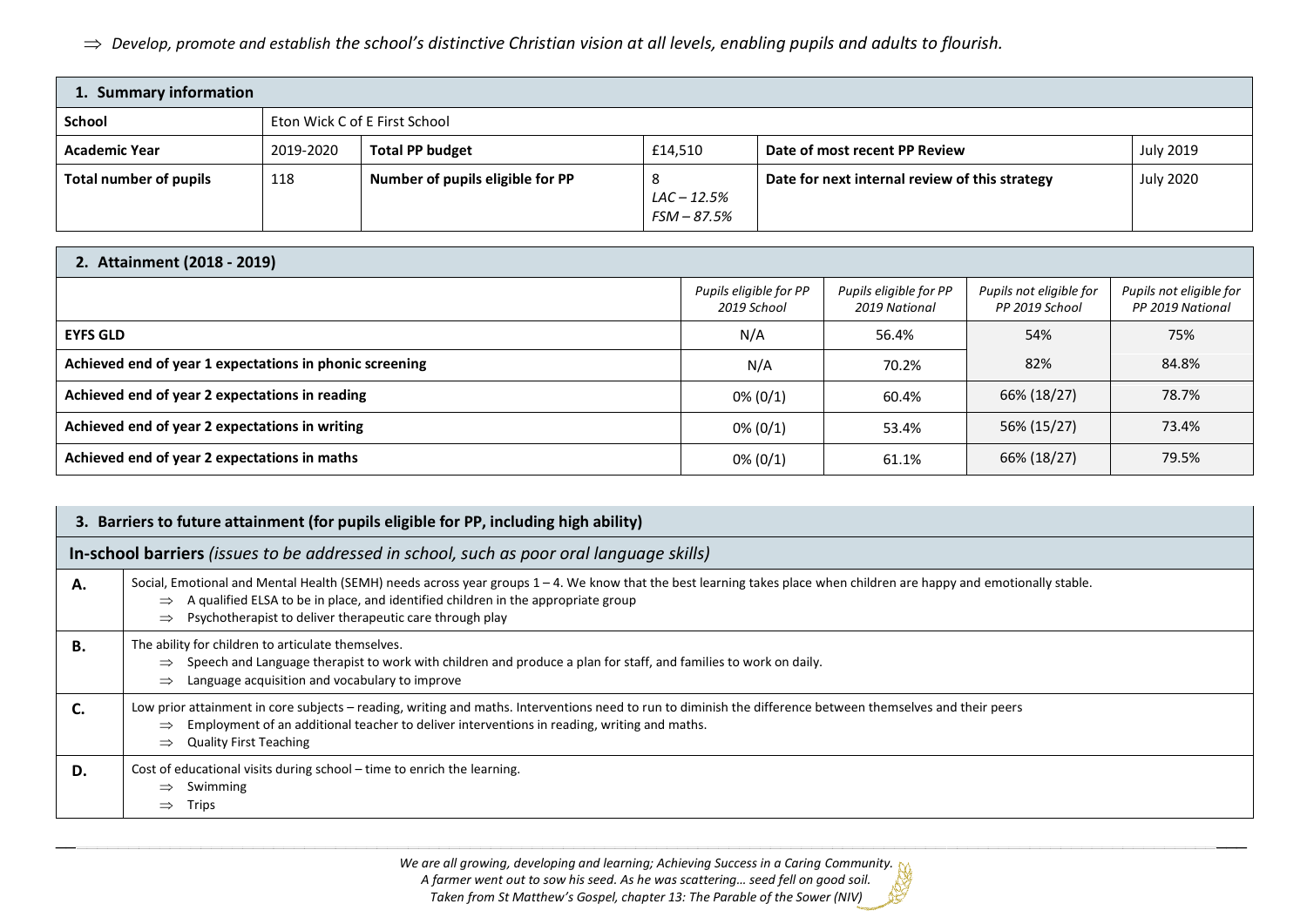| <b>External barriers</b> (issues which also require action outside school, such as low attendance rates) |                                                                               |  |  |
|----------------------------------------------------------------------------------------------------------|-------------------------------------------------------------------------------|--|--|
| . .                                                                                                      | Low attendance of pupils<br><b>Education Welfare Officer</b><br>$\Rightarrow$ |  |  |
|                                                                                                          | Engagement of families with learning and using external clubs                 |  |  |

| 4. Desired outcomes |                                                                                                                                             |                                                                                                                                                                                                                                                             |  |
|---------------------|---------------------------------------------------------------------------------------------------------------------------------------------|-------------------------------------------------------------------------------------------------------------------------------------------------------------------------------------------------------------------------------------------------------------|--|
|                     | Desired outcomes and how they will be measured                                                                                              | Success criteria                                                                                                                                                                                                                                            |  |
| Α.                  | For children to be happy, with confidence, resilience and self-esteem, and able to take measurable steps to<br>problem solve independently. | All children eligible for PP funding to have a positive role in school.<br>ELSA questionnaires - before and after, show improved feelings in resilience<br>and self-esteem<br>Jigsaw PSHE curriculum to further support the emotional needs of PP children. |  |
| В.                  | For children to be confident at articulating their feelings to one another, and to adults                                                   | Children will make desired progress and be discharged from SALT service                                                                                                                                                                                     |  |
| C.                  | For all children in Years 1 to 4 to make good or better progress, and the attainment gap diminished in reading<br>writing and maths.        | The progress of children will be in line with their peers.                                                                                                                                                                                                  |  |
| D.                  | Children to feel valued and be a part of all learning experiences, whatever their background                                                | All children to take part in educational off-site visits.                                                                                                                                                                                                   |  |
|                     | Regular in-school monitoring with the support of an EWO will ensure that attendance and punctuality improve.                                | Attendance to be closer to National Average                                                                                                                                                                                                                 |  |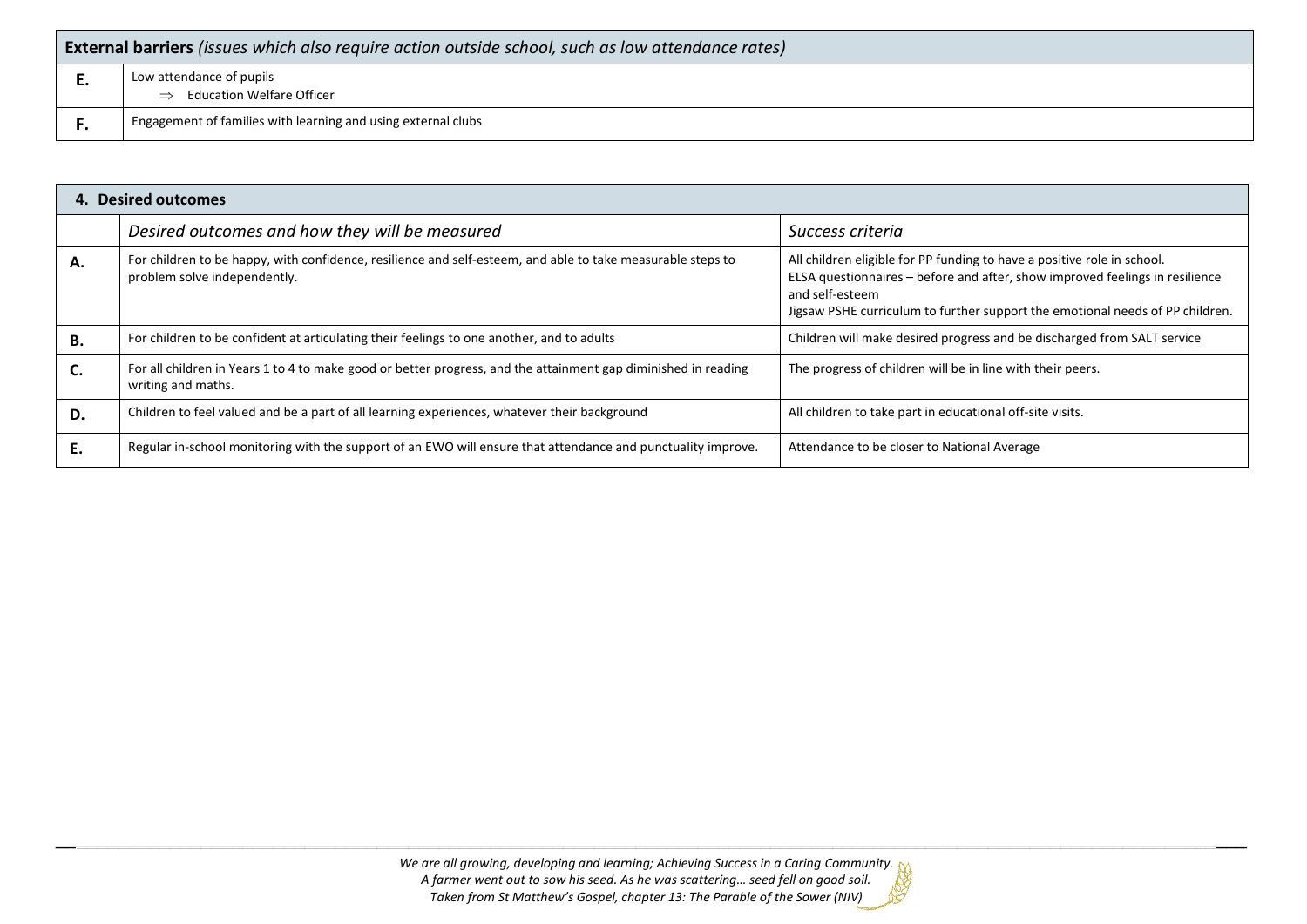| <b>Area of Spend</b>                                                                                                           | Intended outcomes - why these approaches were taken                                                                                                                                                                                                                                                                                                                                                                                                                                                                                                                                                                                                                                                                                                                                                               | <b>Review</b>                                                                                                                                                                                                                                                                                                                                                                                                                                                                                                                                                                                                                                                                                                                                                                                                                                                                                                        |  |  |
|--------------------------------------------------------------------------------------------------------------------------------|-------------------------------------------------------------------------------------------------------------------------------------------------------------------------------------------------------------------------------------------------------------------------------------------------------------------------------------------------------------------------------------------------------------------------------------------------------------------------------------------------------------------------------------------------------------------------------------------------------------------------------------------------------------------------------------------------------------------------------------------------------------------------------------------------------------------|----------------------------------------------------------------------------------------------------------------------------------------------------------------------------------------------------------------------------------------------------------------------------------------------------------------------------------------------------------------------------------------------------------------------------------------------------------------------------------------------------------------------------------------------------------------------------------------------------------------------------------------------------------------------------------------------------------------------------------------------------------------------------------------------------------------------------------------------------------------------------------------------------------------------|--|--|
| <b>TEACHING</b>                                                                                                                |                                                                                                                                                                                                                                                                                                                                                                                                                                                                                                                                                                                                                                                                                                                                                                                                                   |                                                                                                                                                                                                                                                                                                                                                                                                                                                                                                                                                                                                                                                                                                                                                                                                                                                                                                                      |  |  |
| <b>Quality First Teaching</b><br><b>Inclusion Leader</b><br>Estimated Cost: £2600<br>Actual spend: £2600                       | Quality First Teaching is the key to all children making good progress. We want to<br>deliver a quality level of professional development to enable teachers to<br>understand how and why different groups of learners learn and achieve, including<br>target setting and review of targets with children.<br>New Inclusion leader to meet with parents 1:1 informally, and to measure<br>intervention and support groups through pupil progress meetings and<br>professional dialogue as well as deliver quality CPD to staff. Staff will know how to<br>support children and parents will have a better understanding of the support<br>which their children are receiving in school which will lead to increased<br>attendance and engagement in school life.                                                  | There has been a strong level of CPD for all staff throughout the year. There is<br>a strong understanding amongst all staff of the high expectations which are<br>required within day to day teaching. This has been evidenced through learning<br>walks and a borough review.<br>The new Inclusion leader has met with parents, and is monitoring the<br>progress of key groups across the school.<br>At April 2020, whole school attendance is at 96.6%<br>The following percentages show the amount of children achieving at or above<br>age related expectations by the end of the spring term 2020:<br>Reading: EYFS 91%, Y1 67%, Y2 89%, Y3 66%, Y4 78%<br>Writing: EYFS 64%, Y1 60%, Y2 74%, Y3 63%, Y4 48%<br>Maths: Y1 73%, Y2 93% Y3 75% Y4 61%<br>There has been good progress amongst all year groups to date.<br>The progress of pupils from entry into the year group to spring term is<br>generally. |  |  |
| <b>TARGETTED ACADEMIC SUPPORT</b>                                                                                              |                                                                                                                                                                                                                                                                                                                                                                                                                                                                                                                                                                                                                                                                                                                                                                                                                   |                                                                                                                                                                                                                                                                                                                                                                                                                                                                                                                                                                                                                                                                                                                                                                                                                                                                                                                      |  |  |
| Intervention staff:<br>Estimated cost: £2600<br>Actual spend: £2600                                                            | In order to access the curriculum, pupils need good basic skills and a firm<br>foundation on which to build. Targeted support will first be delivered with in-class<br>intervention, however, where prior attainment is low, and progress has not been<br>good, the attainment gap needs to be diminished, enabling children to catch up<br>with their peers. An intervention teacher will therefore be employed to teach a<br>range of children across the school. Where children's prior attainment of reading<br>is low, we will ensure that early reading skills are embedded; knowledge of phonic<br>sounds, and 100% of children will pass the phonic screening re-take in Year 2.<br>Other foci will be on key areas within reading, writing and maths as needed, and<br>directed by the class teachers.   | Key groups of children were identified from previous teacher assessments,<br>and interventions continued. The focus was primarily on reading and writing<br>skills. A group of Year 2 and Year 3 pupils received intervention for writing,<br>with a focus on grammar and punctuation. Progress in these areas were<br>excelled.<br>80% (4/5) of children who did not pass the phonic screening passed in Year 2.<br>The remaining 20% (1/5) continue to receive support and strategies.                                                                                                                                                                                                                                                                                                                                                                                                                             |  |  |
| <b>WIDER STRATEGIES</b>                                                                                                        |                                                                                                                                                                                                                                                                                                                                                                                                                                                                                                                                                                                                                                                                                                                                                                                                                   |                                                                                                                                                                                                                                                                                                                                                                                                                                                                                                                                                                                                                                                                                                                                                                                                                                                                                                                      |  |  |
| <b>Emotional Literacy Support Assistant</b><br>(ELSA) and small group sessions<br>Estimated cost: £3500<br>Actual spend: £3500 | It is not possible to raise attainment and progress for pupils who have barriers to<br>their learning. Removing these barriers will ensure that children are ready and<br>able to learn. Therefore, to improve resilience, small group support through<br>targeted ELSA sessions will be delivered. ELSA sessions will be reviewed every 6<br>weeks and changed as needed. Impact will be measured through pre and post<br>questionnaires. Further advice to be sought from Early Help if there is little or no<br>improvement in emotional wellbeing. Individual pupil behaviour incidents to<br>diminish leading to children who are happy, confident and resilient who feel<br>supported and able to thrive in their learning environment, achieving and learning<br>with a growth mindset through each other. | All Year 4 PP children accessed transition sessions to enable a successful<br>transition in July 2019.<br>8 PP children accessed ELSA sessions, along with other groups of pupils.                                                                                                                                                                                                                                                                                                                                                                                                                                                                                                                                                                                                                                                                                                                                   |  |  |